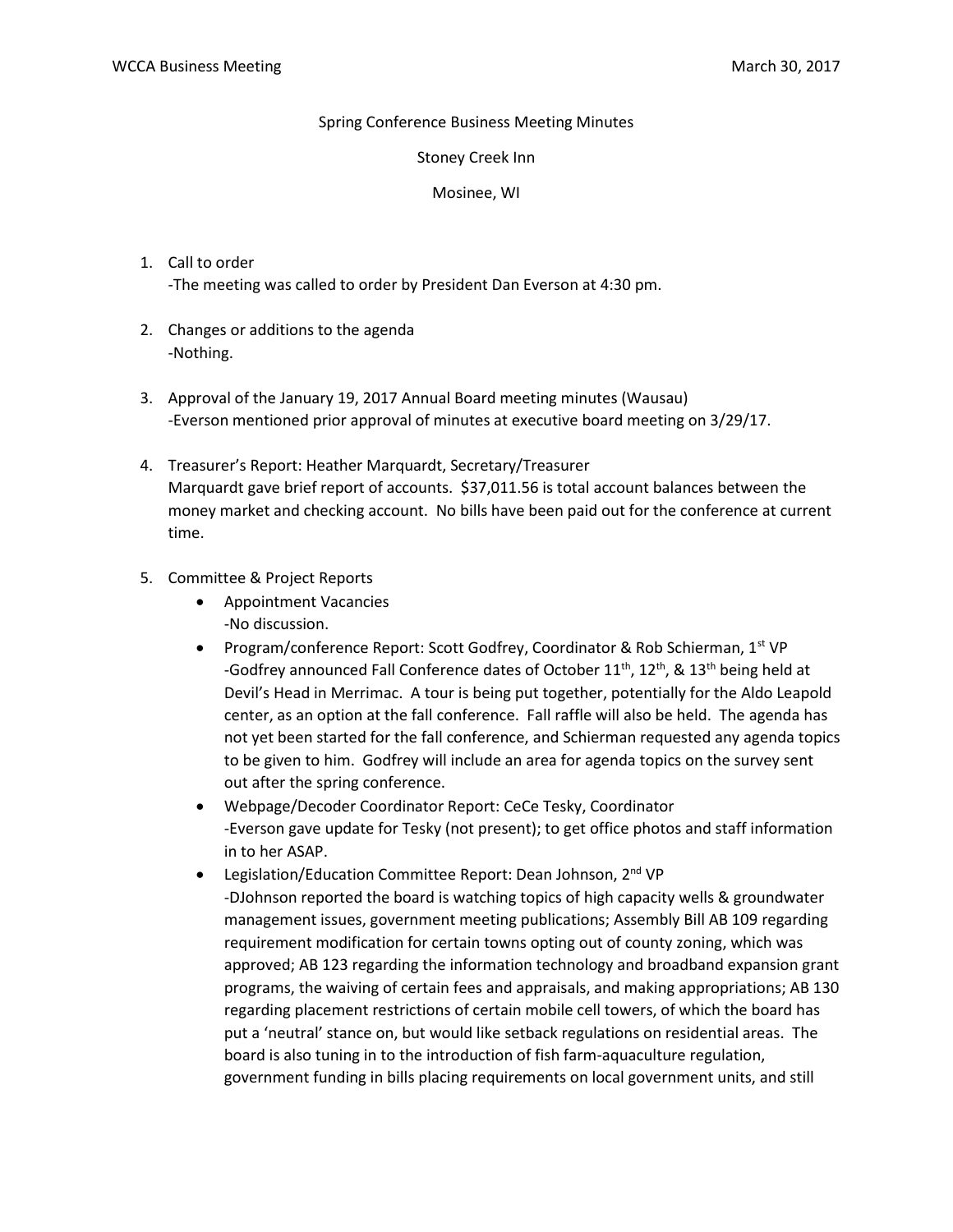watching the budget closely, potentially requesting comments from members/executive board.

NR 115 Advisory Committee Report: Terry Ochs

-Ochs reported the vast majority of counties are now getting involved with the new NR115. New questions are anticipated during the summer months with implementation of the new code, and the committee is available and willing to help with questions and liaison with the DNR to get answers to the questions. Ochs urged members to contact him in Dodge County with questions, as there have been many coming in. Ochs explained the efforts that have taken place since the 2015 budget, of working with WCA, realtors, builders, lake associations, land-use attorneys, local government, WI DNR, and others that apply for land-use permits for non-conforming structures, by creating a taskforce to come to some sort of bill that will be good for everyone. This proposal is ready, but cannot move without a signature from Jarchow, as the original signer of the 2015 legislative bill; which he has showed interest in. Ochs stated the WCCA's representation within the task-force was important, and informative to the contractors, builders, and the like- as they see what happens on a county level, but aren't aware of what effects the county-level regulations from higher legislation. WCCA made and hammered on the fact that we are the connecting point with the public, and that was taken away with the 2015 legislative changes, which legislatures did not understand. WCA has been preoccupied with other large budget items and transportation projects, and we are waiting to address this topic when the time comes. 2017 is an election budget year, which was not the case in 2015.

- Outreach Committee Report: Scott Godfrey -No report.
- Other Standing Committee or Ad Hoc Committee Reports. -No discussion.
- Agency Reports: -To be provided during conference.
- 6. District Reports:
	- West Central District (Brian Duell) Held recent meeting, upcoming soils training in Pierce County; Have non-metallic mining training in Marathon County in September; held administrative assistant training in February.
	- Southwest District (Adam Wiegel) Upcoming April meeting in Dodgeville- will be talking about comingling domestic and human waste; also planning to talk to Marklein about Wisconsin Fund, representing WCCA as a whole.
	- Southeast District (Andrew Baker) Met in February; spoke with Michelle Staff regarding floodplain issues, non-conforming structures, all counties in district attended.
	- Central District (Jeff Brewbaker) Held meeting in January, provided EAP training on difficult personalities/assessing different personalities; discussed shoreland/floodplain locally; plan to rotate to different counties for district meetings. Mitigation, shoreland buffers planned for next meeting topics in Waushara County. Spring seminar coming up in Wood County for CST, POWTS, Septage Hauler credits on April 5<sup>th</sup>.